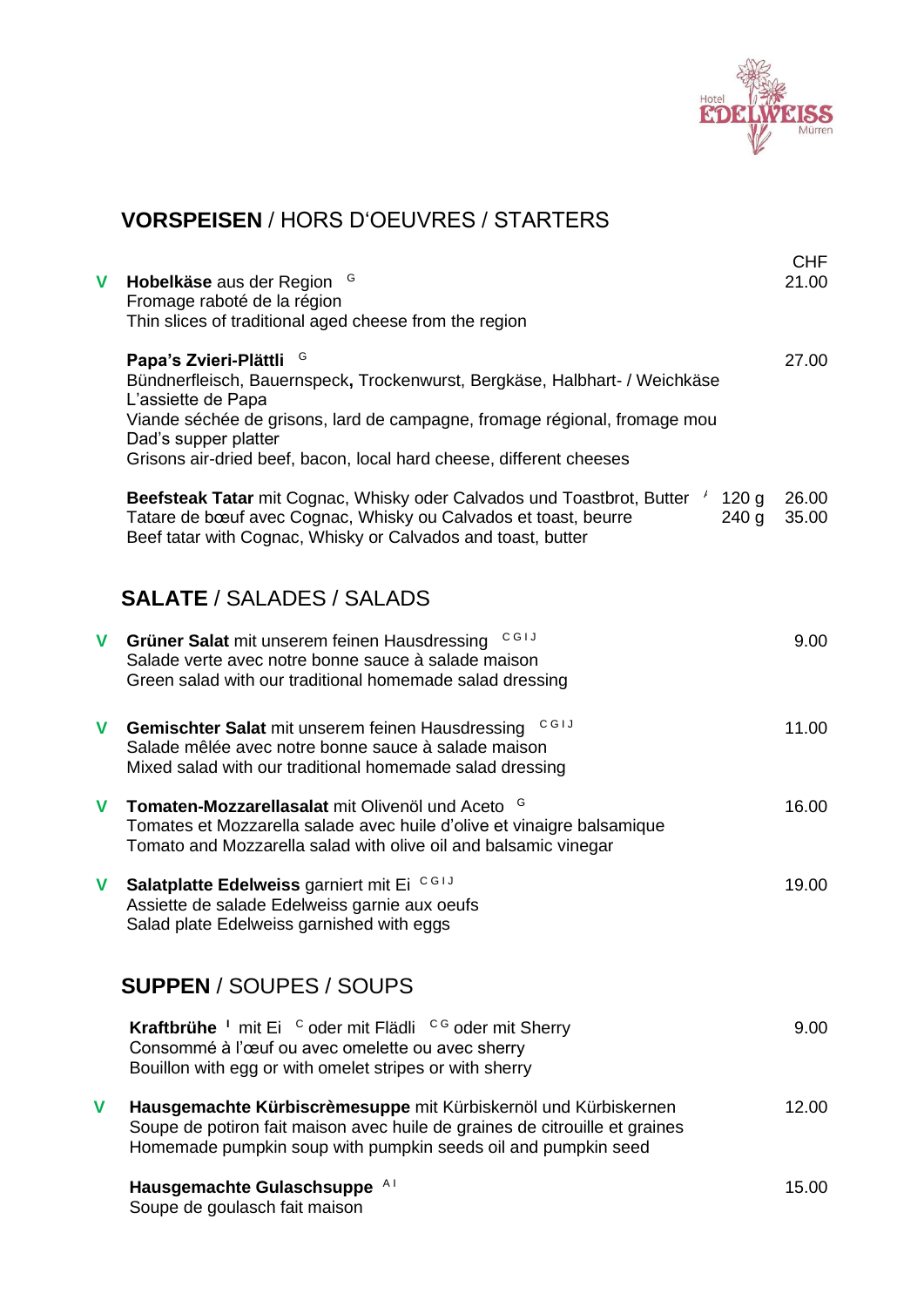

Homemade goulash soup

# **RÖSTI** / RÖSTI / HASH BROWNS

| V | Walliser Rösti mit Birne und Raclettekäse <sup>G</sup><br>Rösti valaisan avec poire et fromage raclette<br>Hash browns with pear and raclette cheese                                         | <b>CHF</b><br>23.00 |
|---|----------------------------------------------------------------------------------------------------------------------------------------------------------------------------------------------|---------------------|
|   | Rösti Edelweiss mit Schinken, Raclettekäse und Spiegelei CG<br>Rösti Edelweiss avec jambon, fromage raclette et œuf au plat<br>Hash browns Edelweiss with ham, raclette cheese and fried egg | 24.00               |

#### **FONDUE**

| V | Freiburger Käsefondue <sup>G</sup> ; moitié-moitié<br>Preis für 2 Personen, pro Person prix par personne; price per person<br>Preis für 1 Person prix par personne price per person<br>+ Schalenkartoffeln/avec pommes de terre de pelage/with boiled potatoes | 200 <sub>g</sub> | 27.50<br>29.00<br>4.00 |
|---|----------------------------------------------------------------------------------------------------------------------------------------------------------------------------------------------------------------------------------------------------------------|------------------|------------------------|
|   | + Bünderfleisch / Viande séchée de grisons / Grisons air-dried beef<br><b>PASTA</b>                                                                                                                                                                            | 50 <sub>q</sub>  | 8.00                   |
| v | A C<br>Spaghetti Napoli mit Tomatensauce<br>Spaghetti Napoli avec sauce de tomates<br>Spaghetti Napoli with tomato sauce                                                                                                                                       |                  | 19.00                  |
|   | Spaghetti Bolognese mit Hackfleischsauce AC<br>Spaghetti Bolognese avec viande hachée<br>Spaghetti Bolognese with minced meat                                                                                                                                  |                  | 23.00                  |
|   | <b>BURGER</b>                                                                                                                                                                                                                                                  |                  |                        |
| V | AC <sub>I</sub><br>Vegi Burger mit getoastetem Westernbrötchen, Pommes-Frites<br>Vegi burger avec pain grillé, frites<br>Vegetarian burger with toasted bread, french fries                                                                                    |                  | <b>CHF</b><br>23.00    |
|   | Edelweiss Burger mit getoastetem Westernbrötchen, Speck,                                                                                                                                                                                                       |                  | 25.00                  |

Spiegelei, Pommes-Frites ACI Edelweiss burger avec pain grillé, lard, œuf au plat, frites Edelweiss burger with toasted bread, bacon, fried egg, french fries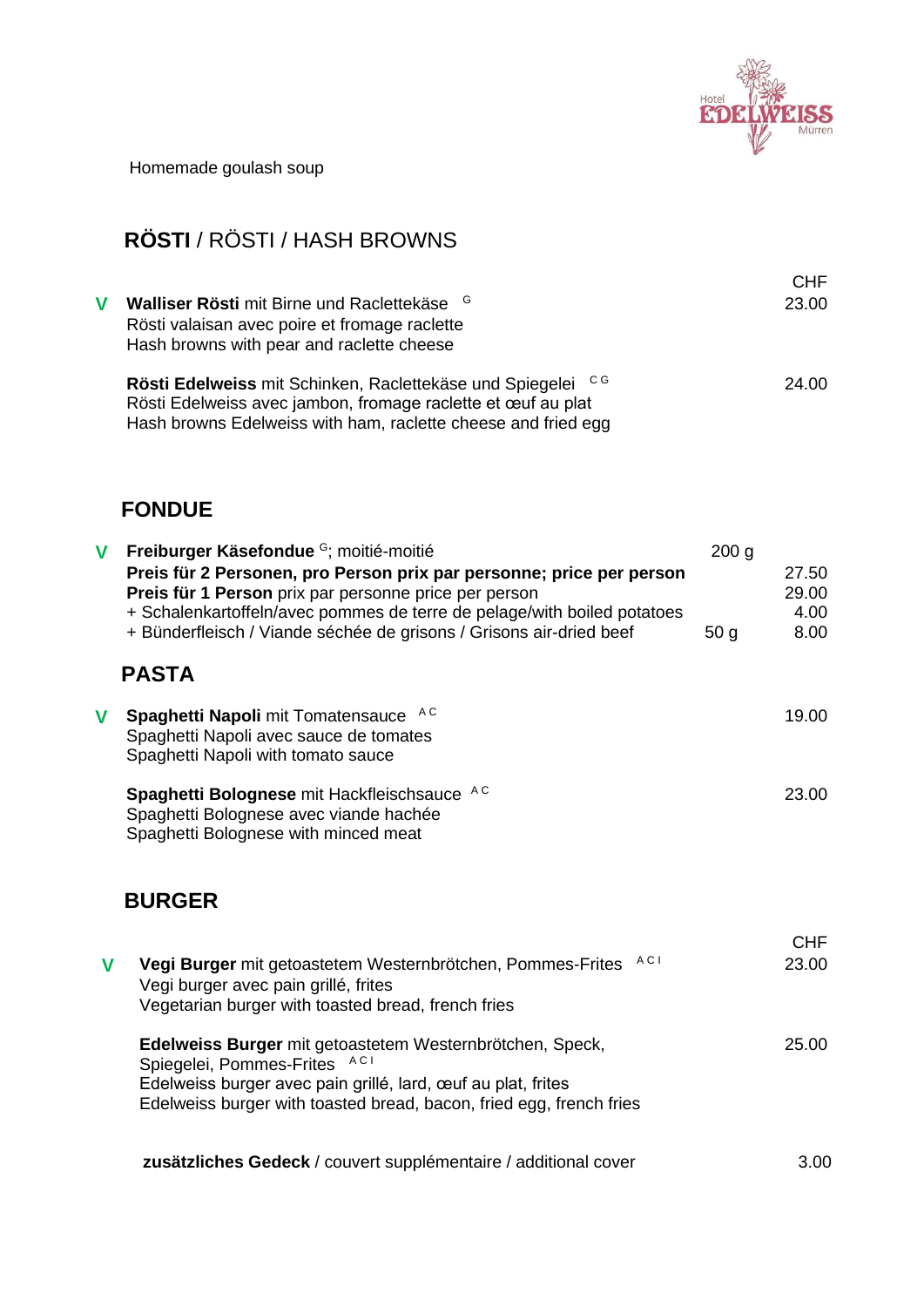

### **HAUPTGÄNGE** / PLATS PRINCIPAUX / MAIN COURSES

Die Panade für unsere Schnitzel sind hausgemacht und wird aus trockenem Brot oder Qualitätspaniermehl aus der Bäckerei sowie ganzen Eiern hergestellt.

La panure pour nos escalopes sont fait maison et à base de pain sec ou de chapelure qualité de la boulangerie et des œufs entiers.

The breadcrumbs for our escalope's are homemade either from our dried bread or breadcrumbs from the bakery and whole eggs.

| A C<br>Schweinsschnitzel paniert mit Gemüse, Beilage nach Wahl<br>Escalope de porc panée avec légumes, garniture sur choix<br>Bread crumbed pork escalope with vegetables, garnish of your choice              |                                      | 27.00          |
|----------------------------------------------------------------------------------------------------------------------------------------------------------------------------------------------------------------|--------------------------------------|----------------|
| Pouletbrust mit gemischtem Salat, Beilage nach Wahl <sup>CG1J</sup><br>Blanc de poulet avec salade mêlée<br>Swiss chicken breast with mixed salad                                                              |                                      | 27.00          |
| Beefsteak Tatar mit Cognac, Whisky oder Calvados, Toastbrot, Butter AG<br>Tatare de boeuf avec Cognac, Whisky ou Calvados et toast, beurre<br>Beef tatar with Cognac, Whisky or Calvados and toast, butter     | 240 g<br>120 <sub>q</sub>            | 35.00<br>26.00 |
| Curlingstein: Rindsfilet mit Sauce Béarnaise, Salate, Beilage nach Wahl<br>Filet de boeuf, sauce béarnaise, salades, garniture sur choix AG<br>Beef fillet wit bearnaise sauce, salads, garnish of your choice | 200 <sub>q</sub><br>120 <sub>q</sub> | 50.00<br>42.00 |
| Linsen-Curry im Reisring<br>Lentilles curry avec riz<br>Lentil curry with rice                                                                                                                                 |                                      | 25.00          |

|  |  |  | Beilagen: Nudeln AC, Pommes frites, Reis oder Schalenkartoffeln |
|--|--|--|-----------------------------------------------------------------|
|--|--|--|-----------------------------------------------------------------|

Garniture: nouilles, frites, riz ou pommes de terre Garnish: noodles, french fries, rice or potatoes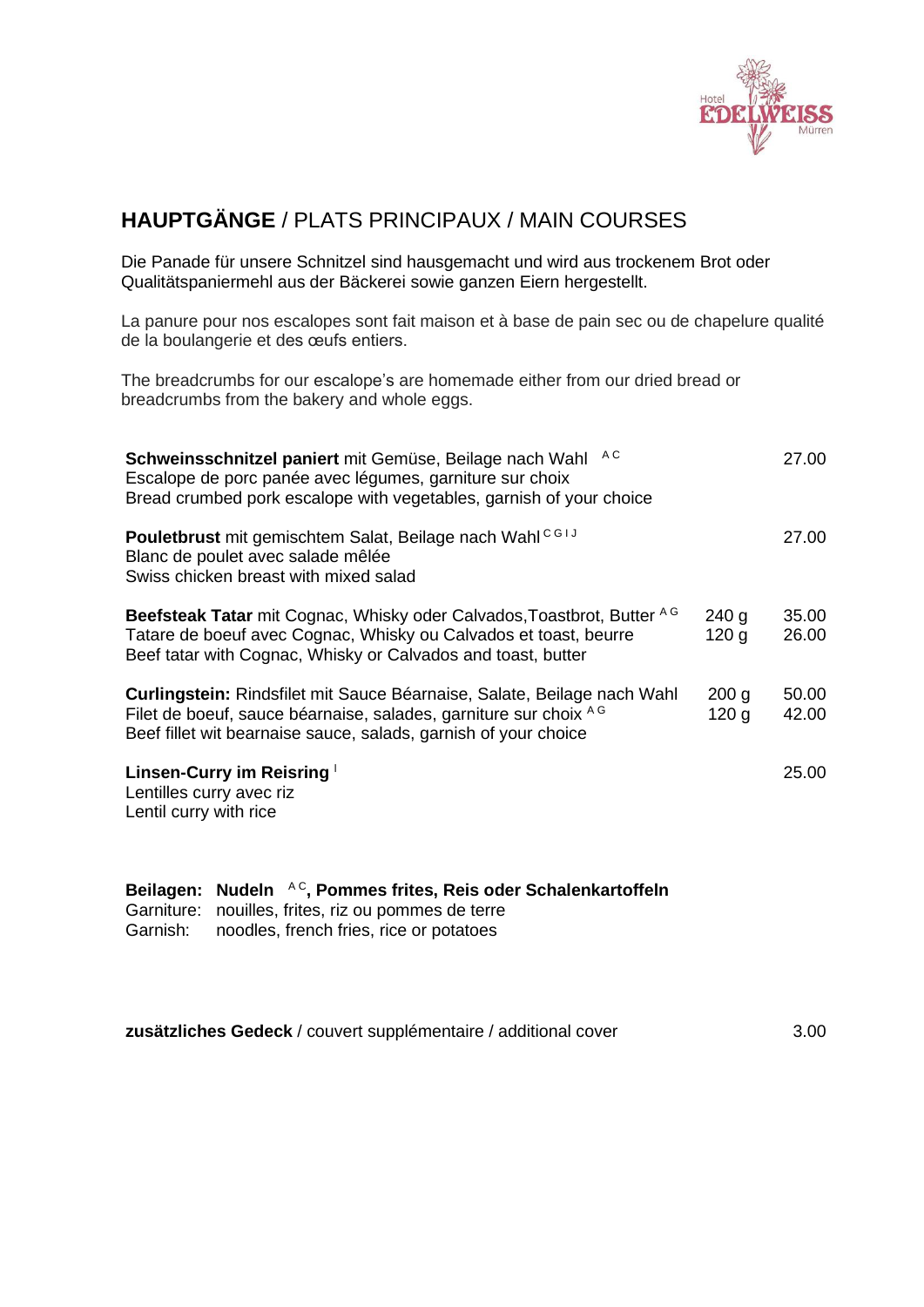

### **GRILLSPEZIALITÄTEN AUF HEISSEM STEIN** SPÉCIALITÉS DE GRILLADES SERVIES SUR ARDOISE HOT STONE GRILLED SPECIALITIES

Unsere Grillgerichte werden serviert mit: Café de Paris <sup>GI</sup>, Pfeffersauce, Sauce Bernaise <sup>CG</sup>, Pommes-Frites oder Reis oder Schalenkartoffeln oder Salat CGIJ.

Tous nos mets de viandes sont servis avec : beurre Café de Paris, sauce au poivre, sauce béarnaise frites ou riz ou pommes de terres ou salade.

All our grill dishes are served with: Café de Paris butter, pepper sauce, bearnaise sauce french fries or rice or potatoes or salad.

| <b>Schweizer Schweinssteak</b><br>Steak de porc Suisse<br>Swiss pork steak | 200 g | 33.00 | 300 g            | 43.00 | 400 g            | 53.00 |
|----------------------------------------------------------------------------|-------|-------|------------------|-------|------------------|-------|
| <b>Rinds Entrecôte</b><br>Entrecôte<br>Sirloin steak                       | 200 g | 40.00 | 300 <sub>g</sub> | 50.00 | 400 g            | 60.00 |
| <b>Rindsfilet</b><br>Filet de boeuf<br>Beef fillet                         | 200 g | 46.00 | 300 g            | 56.00 | 400 g            | 66.00 |
| <b>Schweizer Kalbssteak</b><br>Steak de veau suisse<br>Swiss veal steak    | 200 g | 40.00 | 300 g            | 50.00 | 400 <sub>g</sub> | 60.00 |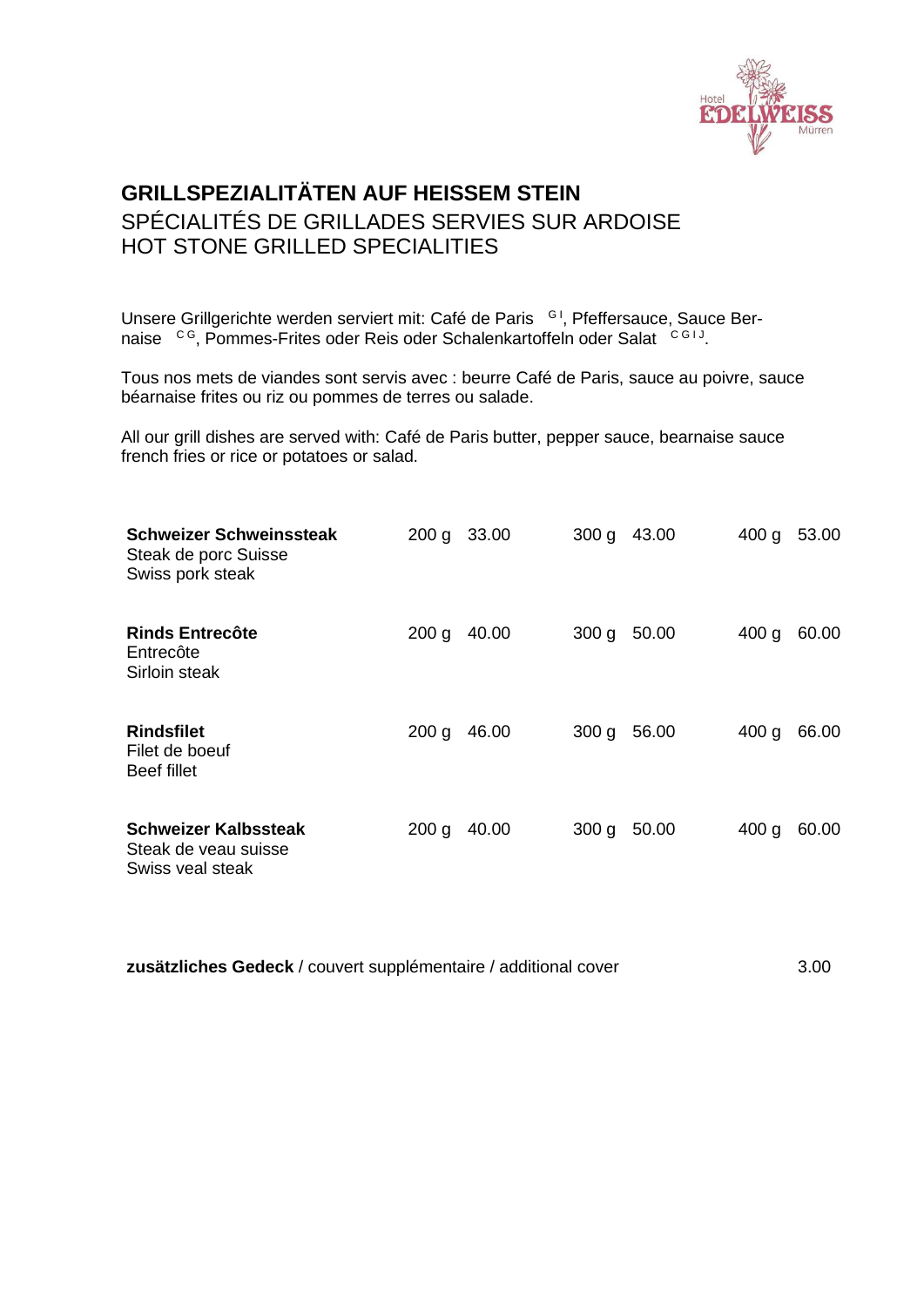

#### PIZZA

Unser Pizzateig <sup>A C</sup> ist hausgemacht und die Pizzen werden in unserem Pizzaofen gebacken. Alle Pizzen sind mit Tomaten und Mozzarella <sup>G</sup> belegt. Die weiteren Zutaten sind aufgeführt.

Notre pâte à pizza est faite maison et les pizzas sont cuites dans notre four à pizza. Sur toutes les pizzas il-y-a des tomates et de la mozzarella. Les autres ingrédients sont listés.

Our pizza dough is homemade and all pizzas are baked in our pizza oven. All our pizzas come with tomatoes and mozzarella. The other ingredients are listed.

| V | A C G<br>Margherita: das Original<br>l'original<br>the original                                                                                                                          | <b>CHF</b><br>18.00 |
|---|------------------------------------------------------------------------------------------------------------------------------------------------------------------------------------------|---------------------|
|   | Prosciutto: Schinken* ACG<br>jambon*<br>ham*                                                                                                                                             | 22.00               |
| V | Primavera: Spinat, Zwiebeln, getrocknete Tomaten, Oliven, Maiskörner A<br>C G<br>épinards, oignons, tomates séchées, olives, maïs<br>spinach, onions, dried tomatoes, olives, sweet corn | 22.00               |
|   | A C G<br>Edelweiss: Oliven, Kapern, Zwiebelringe, Peperoni, Speck<br>olives, câpres, rondelles d'oignon, peppéroni, lard<br>olives, capers, onion rings, peppers, bacon                  | 22.00               |
|   | A C G<br>Hawaii: Schinken*, Ananas<br>jambon*, ananas<br>ham*, pineapple                                                                                                                 | 22.00               |
|   | <b>ACGD</b><br>Napoli: Oliven, Kapern, Sardellen<br>olives, câpres, anchois<br>olives, capers, anchovies                                                                                 | 22.00               |
|   | <b>ACGD</b><br>Tonno: Thon, Zwiebelringe<br>thon, d'oignon<br>tuna, onion rings                                                                                                          | 23.00               |